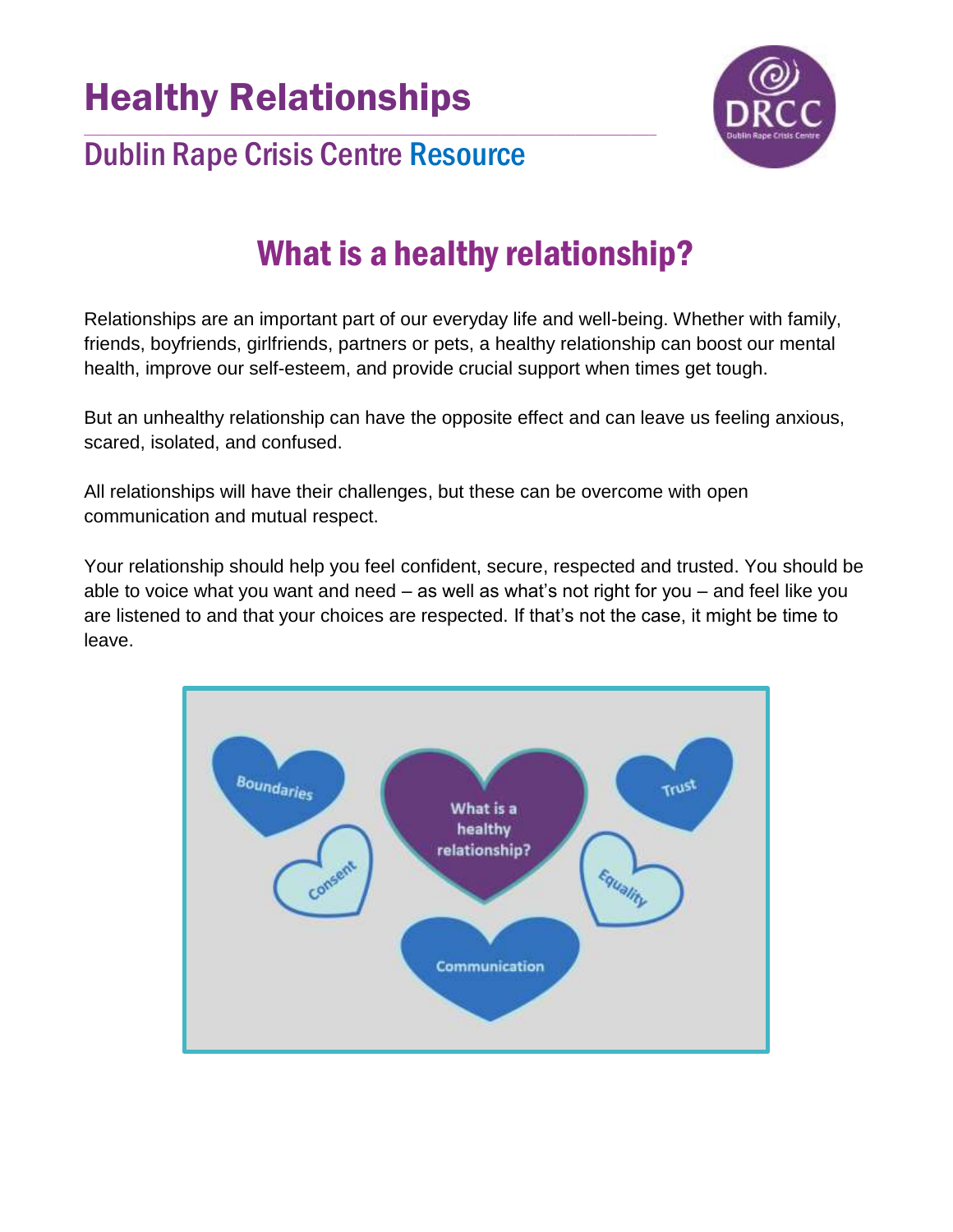

## Factors in a healthy relationship

#### **Communication**

Open communication is one of the key features of a healthy relationship. You should feel comfortable talking about anything from everyday life to concerns about health, finances, work, school, family or friends. You should be able to express how you feel, whether happy or sad, and feel like your partner is listening to you **without judgement**. You don't always have to agree, but you should feel that your choices and opinions are respected, and vice versa.

#### **Consent**

Consent is when we **freely and voluntarily** agree to engage in sexual activity. It's about our communication of "yes" and "no" and our partner listening to and respecting our wishes. If we feel pressured to do something we don't want to, or are unsure about, then it's not consent.

**Consent is a clear and resounding "YES!"** Just because someone doesn't say "no", doesn't mean they have given consent. If your partner goes silent or does not respond to your touch, then they are not consenting to sex and should not be pressured to do so.

Consent **can be verbal or non-verbal**, but it is an **ongoing process** – this means regular checking in on what you both want. At any point, you both have the right to change your mind.

To check if your partner consents, ask them: "Is this ok?" "Does this feel good?" "Do you want to continue?" This can help set the mood and increase the intimacy and enjoyment for everyone.

#### **Being true to yourself**

Sometimes we feel pressured to behave a certain way, or to do things we don't want to because we think that's what's expected of us. We look at celebs on TV, influencers on social media, or actors in pornography and think that we should be more like them, have a similarly "perfect" relationship, or perform sex the way they do.

But in a healthy relationship, **you don't have to act a certain way to make the other person happy**: you can relax knowing that they accept you for who you are. **The relationship develops at a pace that suits both of you** – you are not forced into anything that you are uncomfortable with and your self-esteem is not dependent on their approval. You care for each other, but **still invest time in your own interests and friendships** outside of the relationship.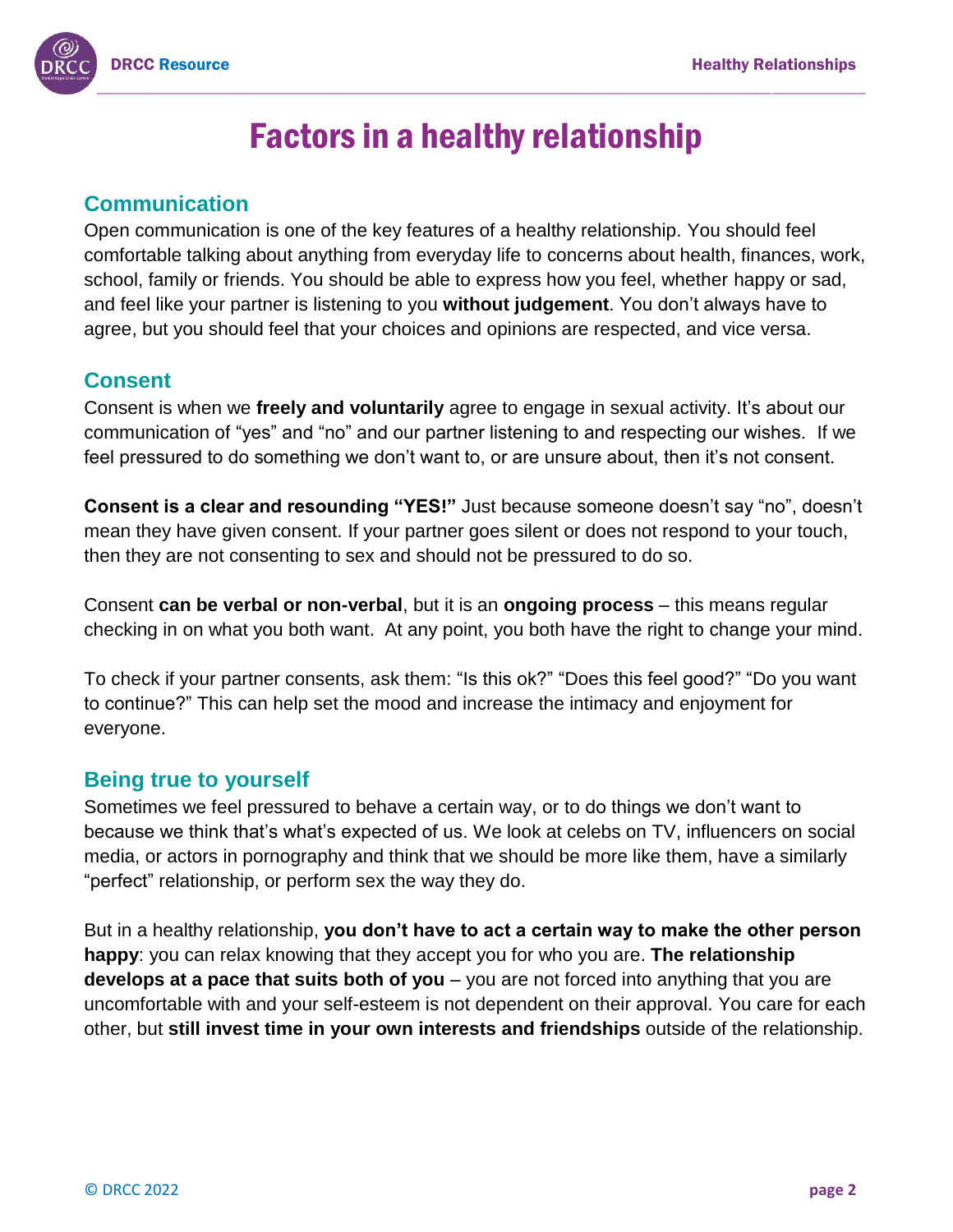

### Signs of an unhealthy relationship

- **D** Jealousy and controlling behaviour: If your partner tries to control what you do, who you see or meet, and/or what you wear, it's a sign of an unhealthy relationship. In a healthy relationship, you are still able to live your own independent life. Your friends, family, hobbies and interests are vitally important and you should never be made to feel guilty for maintaining them, or feel pressured to ignore them.
- **Criticising and belittling**: There's nothing wrong with your partner expressing concern about something that is worrying them, but if they are constantly criticising you, making you feel bad about yourself or saying hurtful things, it can have a detrimental impact on your self-esteem. You might find yourself working extra hard in the relationship or doing things you're not fully comfortable with just to make your partner happy. **A healthy relationship should help you feel loved, confident and secure; never anxious, scared or needy.**
- **Intensity**: Healthy relationships move at a pace that everyone is comfortable with. But sometimes a person might come on very strong, pressurize you to commit, or lovebomb you with extravagant gifts and declarations of love. This type of **intense behaviour can feel overwhelming and can be a form of manipulation and control.**
- **Volatility**: There is conflict in every relationship, but some couples swing from fighting one day to being totally loved up the next, and the underlying issues are never really addressed. **Conflict should be resolved through open communication**. You don't have to agree with everything the other says or does, but **if you are constantly arguing and then making up, it can be a sign of an unhealthy relationship.**

### How do I establish healthy boundaries?

Regardless of your relationship status, it's useful to think about what "healthy" looks and feels like to you. One way to do this is to consider what your personal boundaries are. Our boundaries are our personal limits – they can be physical, sexual, emotional, mental, material, and cultural. Setting and asserting boundaries for yourself, while also respecting the boundaries of others, can help everyone to feel more confident and secure in the relationship.

- **How comfortable are you with saying 'no'?** Being able to say 'no' without feeling guilty is a sign of a healthy boundary. Whether you say no to a friend asking you out, to a parent asking you to visit, or to a partner asking for sex, you never need to offer excuses or to feel bad for asserting and prioritising yourself.
- **How happy are you when you say 'yes'?** Sometimes we say 'yes' to things that we don't feel fully comfortable with; we might be afraid to say no, or maybe we don't want to